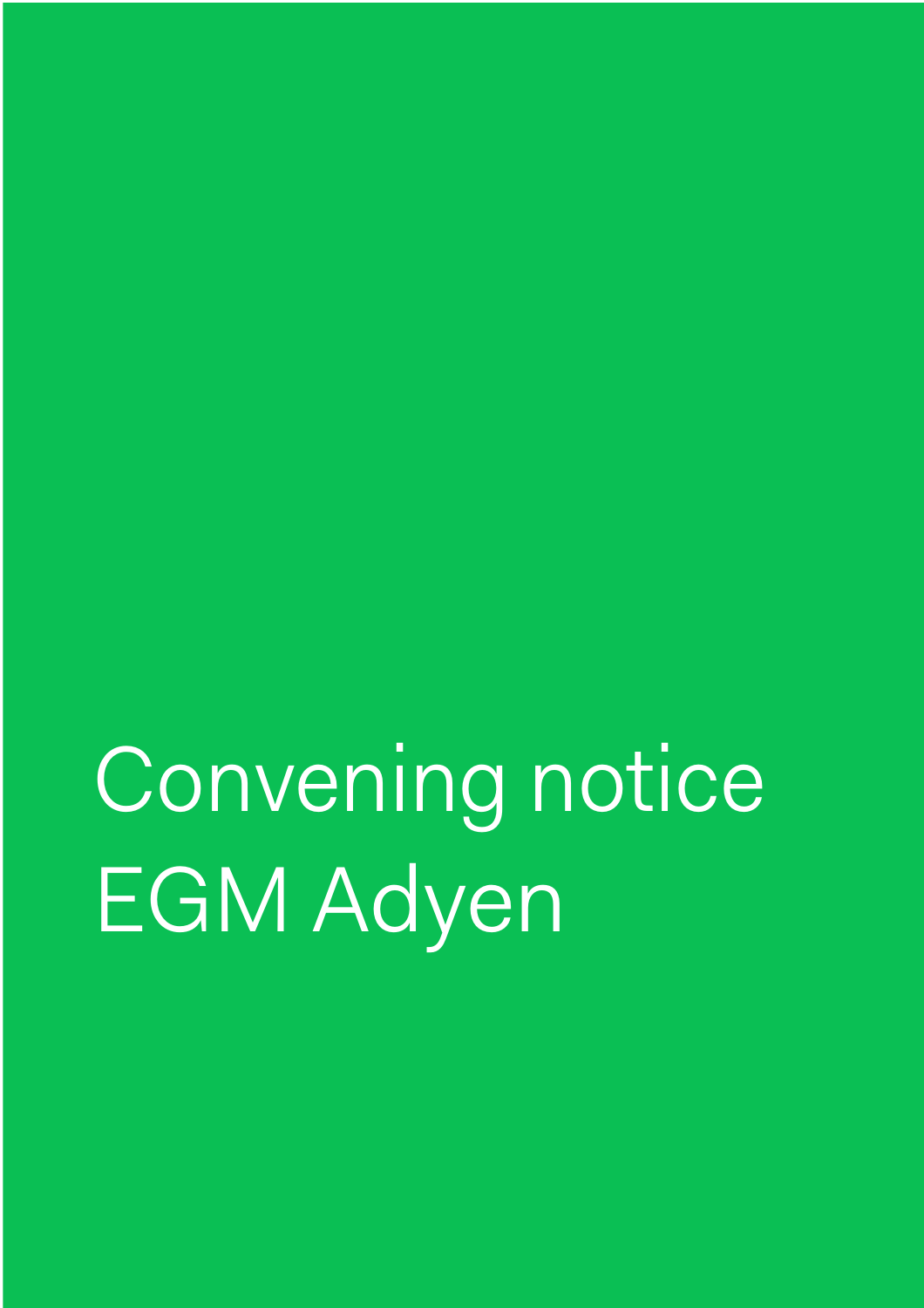# Convening notice

Adyen N.V. (the **Company**) is pleased to invite its shareholders for the Virtual Extraordinary General Meeting (**General Meeting**) to be held on 12 February 2021 at 15:00 hours (CET).

Adyen hereby convenes a fully virtual General Meeting, in accordance with the emergency act adopted by the Dutch government on 24 April 2020 and still in force (the "**Emergency Act**"). This means that no visitors or shareholders can attend in person, but there will be a live webcast of the EGM. Adyen encourages its shareholders to make use of the possibility to give a voting instruction in advance of the General Meeting. Further, shareholders will have the possibility to ask questions (i) during the General Meeting and (ii) prior to the General Meeting by submitting questions up to 72 hours prior to the General Meeting (for further information, please see section "Additional information").

# **Agenda and explanatory notes**

# 1. **Opening andannouncements**

# 2. **Proposal appointment Alexander Matthey as member of the Management Board with the title Chief Technology Officer (***voting item***)**

In accordance with the Articles of Association of the Company, the Supervisory Board proposes to appoint Alexander Matthey as member of the Management Board with effect from the date of this General Meeting for a period of four (4) years. Alexander will take over the role of Chief Technology Officer (**CTO**) from Arnout Schuijff.

Alexander Matthey (age: 39) is a German citizen. Alexander's career at Adyen began six (6) years ago when he was hired as VP Integrations, and the fourth member of the then fledgling Berlin office. In his subsequent role as EVP Technology, Alexander has been serving on Adyen's Extended Management Board since January 2019. Prior to Adyen, Alexander worked at Rocket Internet-backed Glossybox, where he was CTO.

The Supervisory Board proposes to appoint Alexander as a Management Board member of the Company in view of his knowledge and experience as Adyen's VP Integrations and EVP Technology over the last six (6) years, combined with the very broad experience Alexander brings. Alexander has been a vital part of some of the Company's most crucial projects over the past few years – including the building of Adyen for Platforms.

The proposed appointment takes the Management Board Profile into account. The proposed appointment of Alexander as a member of the Management Board of Adyen has been approved by the Dutch Central Bank (*De Nederlandsche Bank*).

The remuneration of Alexander shall be in accordance with the Company's existing Remuneration Policy as approved by the General Meeting of shareholders which was held on 26 May 2020. The main elements of the arrangements with Alexander (as applicable as per his appointment) are set out in Annex I (in accordance with best practice provision 3.4.2 of the Corporate Governance Code).

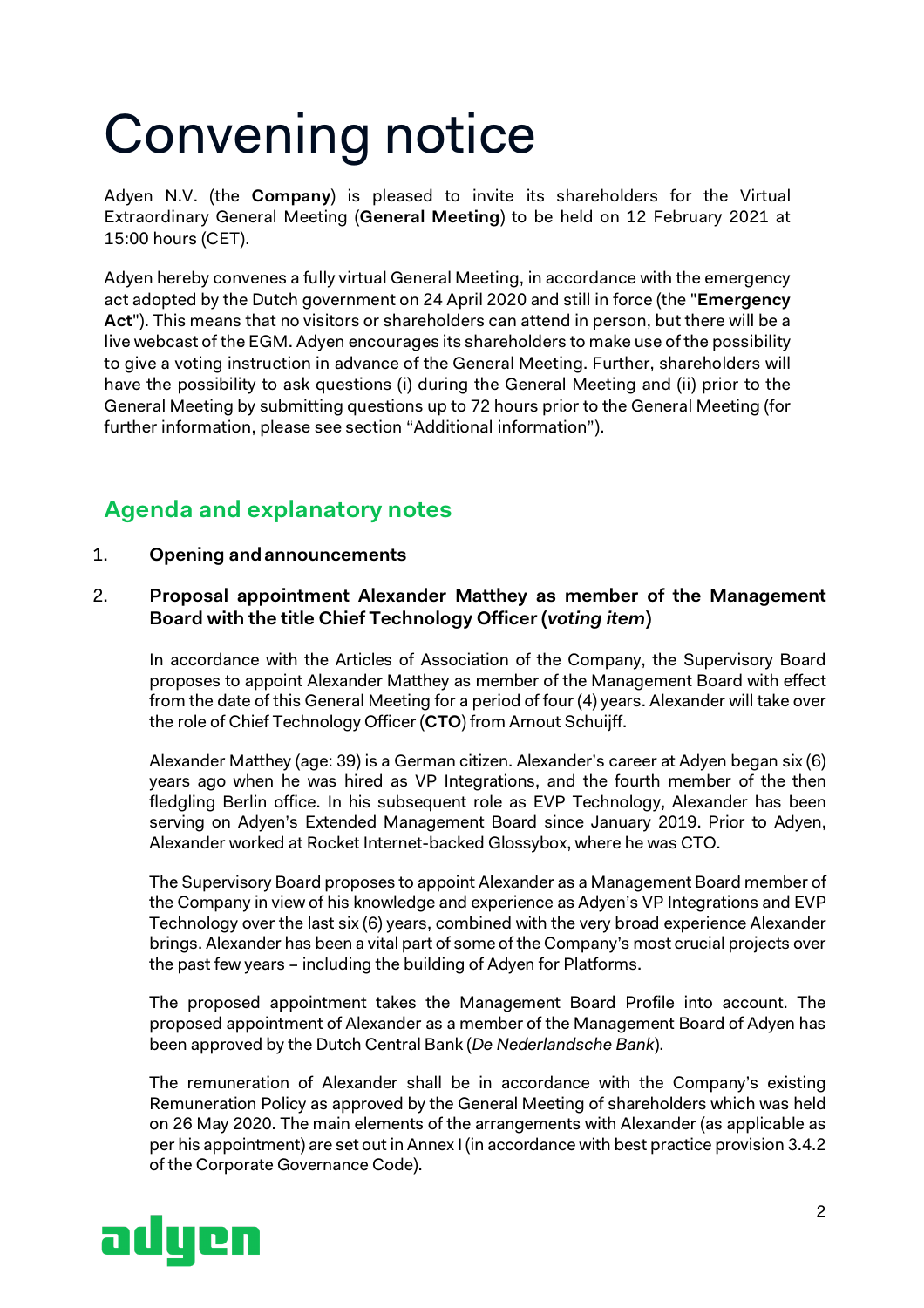# 3. **Proposal appointment Caoimhe Treasa Keogan as member of the Supervisory Board (***voting item***)**

In accordance with the Articles of Association of the Company, the Supervisory Board proposes to appoint Caoimhe Keogan as member of the Supervisory Board with effect from the date of this General Meeting for the period of four (4) years.

Caoimhe Keogan (age: 42) is an Irish citizen. Caoimhe has recently been appointed as Chief People Officer for Aveva Group plc, a global software company that is a constituent of the FTSE 100 Index. Caoimhe previously was Chief People Officer for Moneysupermarket Group plc, SVP People, Places & Community at SoundCloud, and a Senior HR Business Partner at Google and as such has proven experience with companies going through phases of rapid growth.

The Supervisory Board proposes to appoint Caoimhe Keogan as a Supervisory Board member of the Company in view of her two decades worth of experience at growing tech companies and because Caoimhe understands the importance of culture to generating long-term stability.

The proposed appointment takes the Supervisory Board Profile into account. Caoimhe is independent, as defined in the Dutch Corporate Governance Code. The proposed appointment of Caoimhe as a member of the Supervisory Board of Adyen has been approved by the Dutch Central Bank (*De Nederlandsche Bank*).

The remuneration of Caoimhe shall be in accordance with the Company's existing Remuneration Policy as approved by the General Meeting of shareholders which was held on 26 May 2020.

#### 4. **Any other business and closing**

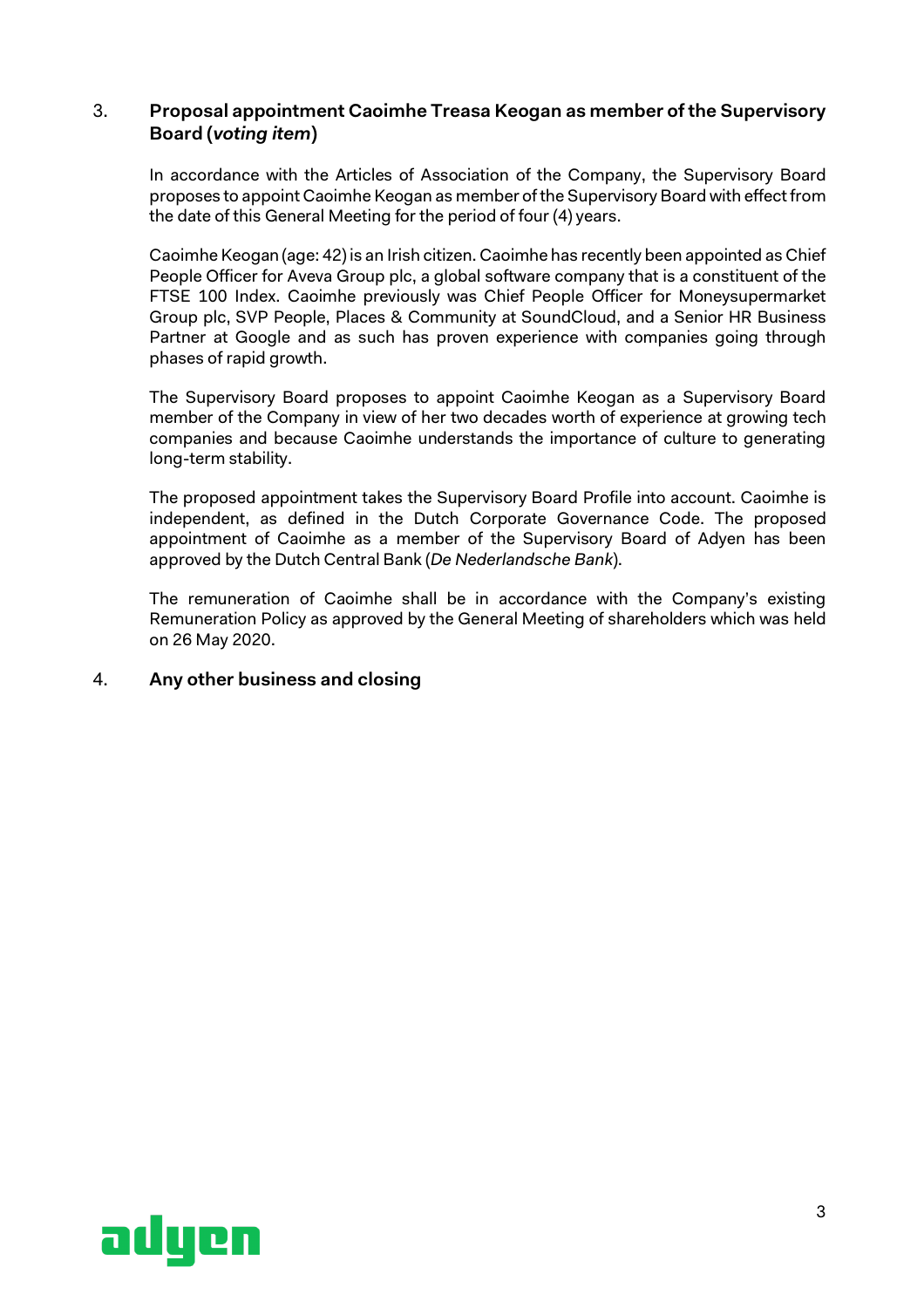# **Additional information**

The agenda with explanatory notes and the instructions for attendance at the General Meeting will be available on the Company's website (www.adven.com/ir). The information mentioned can be obtained free of charge via the Company, at the following email address.

# **Address**

Adyen N.V. Investor Relations E-mail: ir@adyen.com

# **Virtual EGM**

In the light of the Emergency Act, Adyen decided to hold a Virtual General Meeting. Shareholders can only attend, participate and vote electronically at the meeting on all resolutions via the internet, therefore online and remote with their own smartphone, tablet or personal computer. The option of virtual attendance will not be available if a shareholder's intermediary does not support online voting. Prior to the General Meeting, shareholders can send their questions to *ir@adyen.com*. There is also a possibility to submit questions during the General Meeting, as described in Adyen's Policy regarding the Virtual General Meeting of Shareholders.

Upon registration (see section "Registration") to vote virtually, a shareholder will receive an e-mail with a link via www.abnamro.com/evoting to login to the Adyen online voting platform. After successful login and confirmation of the login via two-factor authentication (by SMS verification), the shareholder is automatically logged into the meeting. Further instructions may be provided via www.abnamro.com/evoting and/or the Adyen online voting platform.

You will be able to log in for virtual admission to the meeting on 12 February 2021 via www.abnamro.com/evoting from 14:00 hours (CET) until the commencement of the meeting at 15:00 hours (CET). You must log in and complete the admission procedure for the meeting before 15:00 hours (CET). After this time registration is no longer possible; Shareholders who log in afterwards will only have access to the live stream to follow the meeting, but will not be able to vote nor to ask questions during the meeting.

Minimum requirements to the devices and systems that can be used for virtual participation as well as an overview of Q&A's regarding online voting and Adyen's Policy regarding the Virtual General Meeting of Shareholders can be found at www.adyen.com/ir.

Virtual participation entails certain risks, as described in Adyen's Policy regarding the Virtual General Meeting of Shareholders. If you wish to avoid such risks you should choose to attend the meeting by proxy.

# **Record Date**

A person who is registered as a shareholder of the Company on 15 January 2021 after close of trading and processing of all settlements (the **Record Date**) and has timely registered (as described below) will be considered as having the right to vote and attend the General Meeting. The administration of the relevant financial intermediary under the Dutch Securities Giro Transfer Act (*Wet giraal effectenverkeer*) shall be consulted to determine which persons are deemed to be registered shareholders of the Company as per the Record Date.

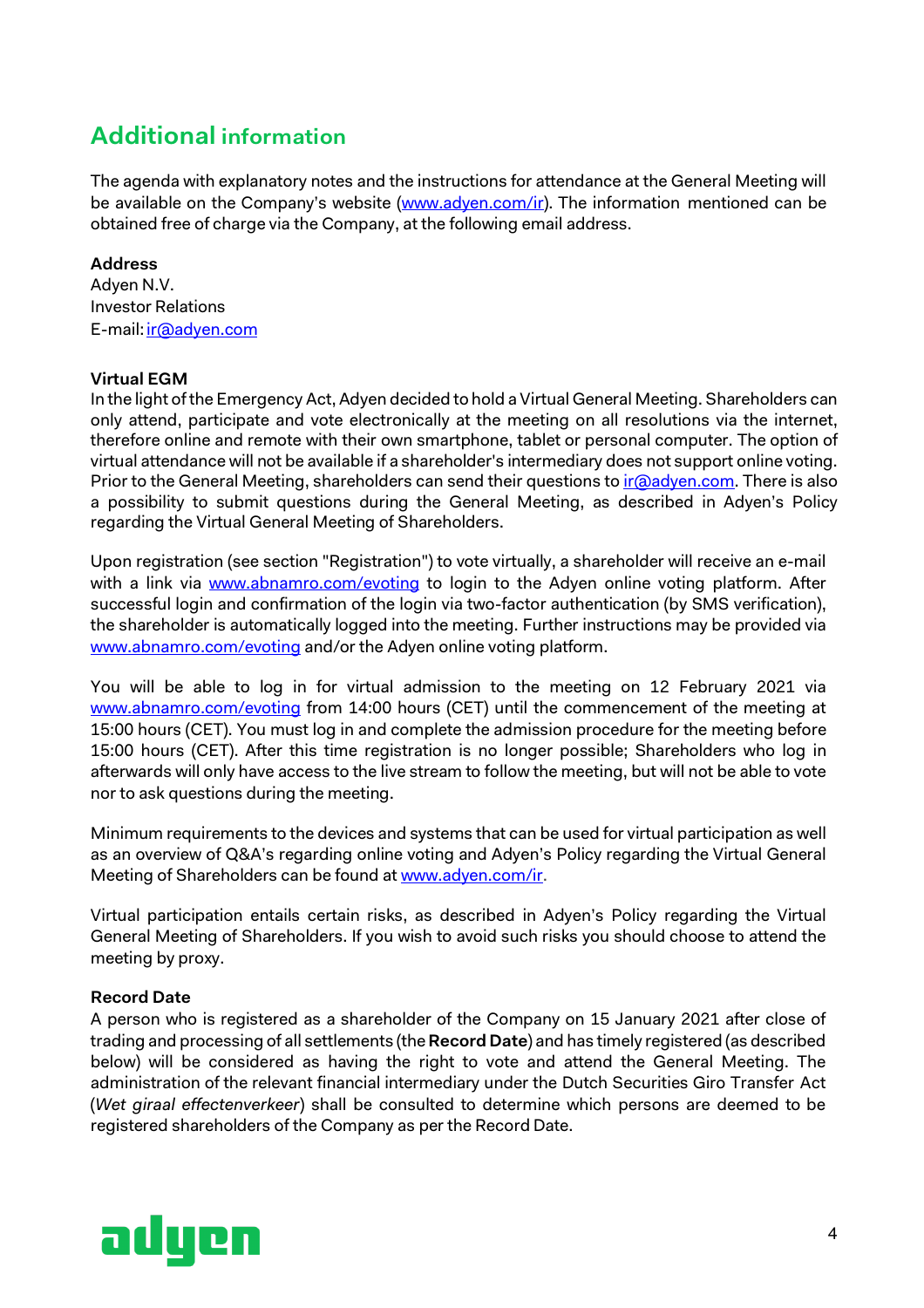#### **Registration**

Shareholders who wish to attend the meeting are required to notify ABN AMRO Bank N.V. through their financial intermediary. Notification via the financial intermediary can take place as of 16 January 2021, however no later than 17:00 hours (CET) on 5 February 2021. Shareholders can also register themselves via www.abnamro.com/evoting. In all circumstances, the intermediary will need toissueastatement via www.abnamro.com/intermediary,no later than 12:00 hours (CET) on 8 February 2021, stating that the shares were registered in the name of the holder thereof on the Record Date whereupon the holder will receive a proof of registration. In addition, the intermediaries are requested to include the full address details of the relevant ultimate beneficial holders in order to be able to verify the shareholding on the Record Date in an efficient manner.

#### **Voting through internet**

A shareholder can choose to give a voting instruction to an independent third party to vote on behalf of the shareholder at the meeting. Electronic voting instructions can be given via www.abnamro.com/evoting and need to be received on 5 February 2021 by 17:00 hours (CET). In all circumstances, the intermediary will need to issue a statement via www.abnamro.com/intermediary, no later than 12:00 hours (CET) on 8 February 2021, stating that the shares were registered in the name of the holder thereof on the Record Date.

### **Voting by proxy**

A shareholder who chooses to be represented shall, in addition to registering for the meeting as described above, send in a signed proxy instrument separately. A standard written proxy is available on www.adyen.com/ir or can be obtained via ABN AMRO Bank N.V. The duly signed proxy instrument needs to be received on 5 February 2021 by 17:00 hours (CET) at the following e-mail address:

#### ABN AMRO Bank N.V. Department Corporate Broking HQ 7212 E-mail: ava@nl.abnamro.com

# **Virtual admittance to the General Meeting**

Registration for admission to the General Meeting will take place on the day of the General Meeting from 14:00 hours (CET) until the commencement of the General Meeting at 15:00 hours (CET). After this time registration for admission is no longer possible. Persons entitled to attend the meeting must identify themselves electronically via ABN AMRO Bank N.V. to enter the Virtual General Meeting through a secured access as set out in the Terms of Use of ABN AMRO Bank N.V.

#### **Submission of questions for the General Meeting**

Shareholders attending the General Meeting are kindly invited to send questions addressed to the General Meeting up to 72 hours prior to the General Meeting to ir@adyen.com. Adyen will address these questions either before the General Meeting on its website, or during the General Meeting. Please see the Virtual General Meeting Manual and FAQs for more information – this document can be accessed at www.adyen.com/ir, or obtained via Investor Relations at ir@adyen.com.

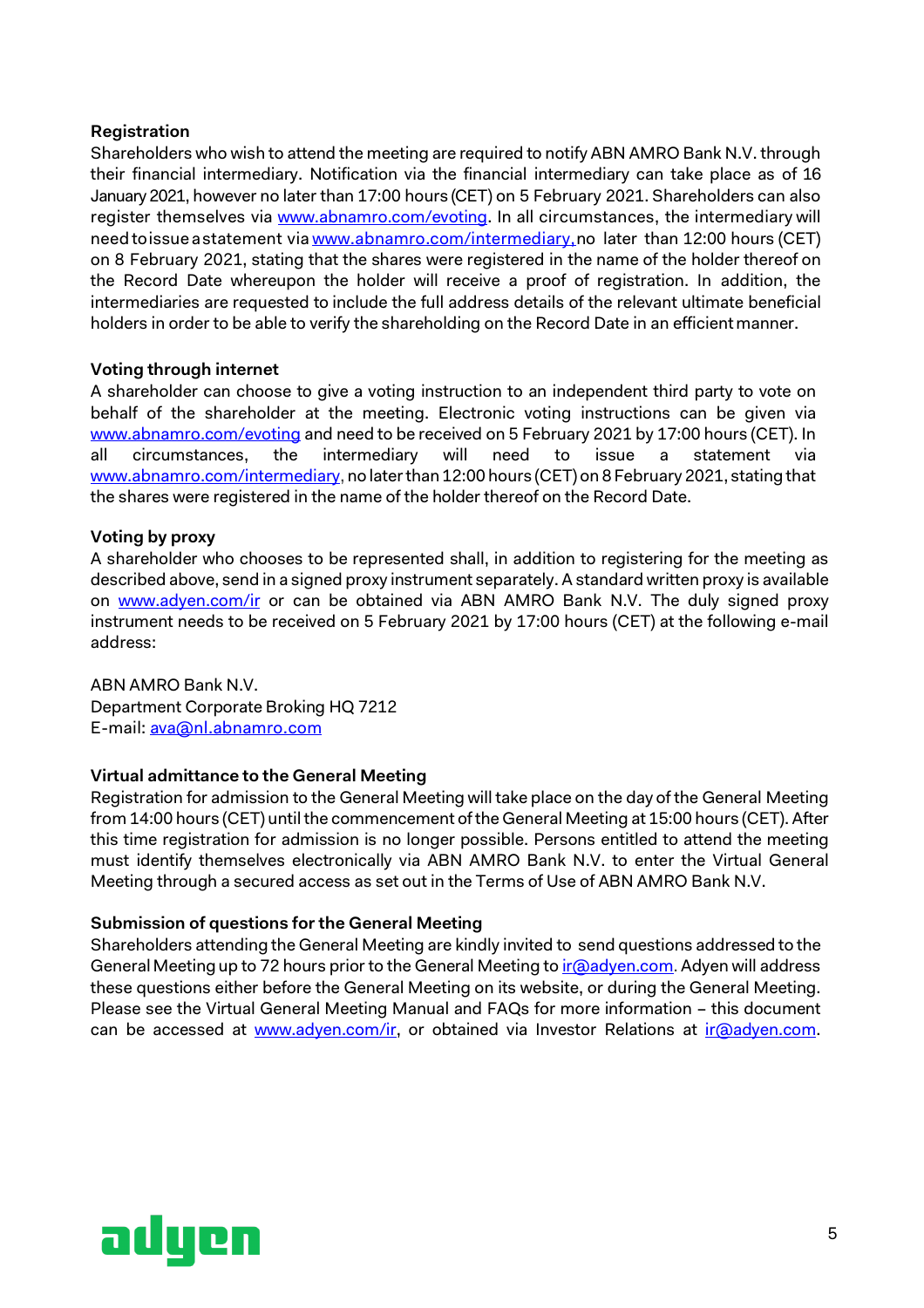# **Annex I**

Main elements of Alexander Matthey's Management Board Agreement and other applicable items.

The following summarizes main elements of Alexander Matthey's Management Board Agreement and other applicable items (as also applicable to the other members of the Management Board):

#### **Term**

Similar to the Company's other Board members, Alexander will enter into a service agreement (*overeenkomst van opdracht*) with Adyen N.V. effective as of 1 January 2021. The terms and conditions of this service agreement has been aligned with the Dutch Corporate Governance Code. The service agreement will be entered into for a term of four (4) years.

The service agreement provides for a severance of one annual base salary if Alexander is not re-appointed or the agreement is otherwise terminated by the Company (for any reason other than urgent cause within the meaning of article 7:678 of the Dutch Civil Code (*dringende reden*)), in accordance with the Dutch Corporate Governance Code.

#### **Remuneration**

Alexander shall be entitled to a basic full-time annual fee of an amount of EUR 500,000 gross per year, which will be paid by the Company in twelve equal installments at the end of each month. 75% of the remuneration fee shall be paid in cash, the other 25% shall be paid in depositary receipts issued by Stichting Administratiekantoor Adyen (**STAK**) for shares in the capital of Adyen N.V. These depository receipts shall be issued and administered under the terms and conditions of the Company's Depository Receipts Award Plan (Equity Plan).

Once a year, the Supervisory Board will review the remuneration fee and determine whether, and if so, to what extent the remuneration fee will be adjusted in accordance with the applicable remuneration policies of the Company.

#### **Shares**

As part of his employment, Alexander has been granted options under the Company's Option Plan. As per the date of this convening notice, these options amount to 2,500. Following his appointment, Alexander shall continue to be entitled to these options.